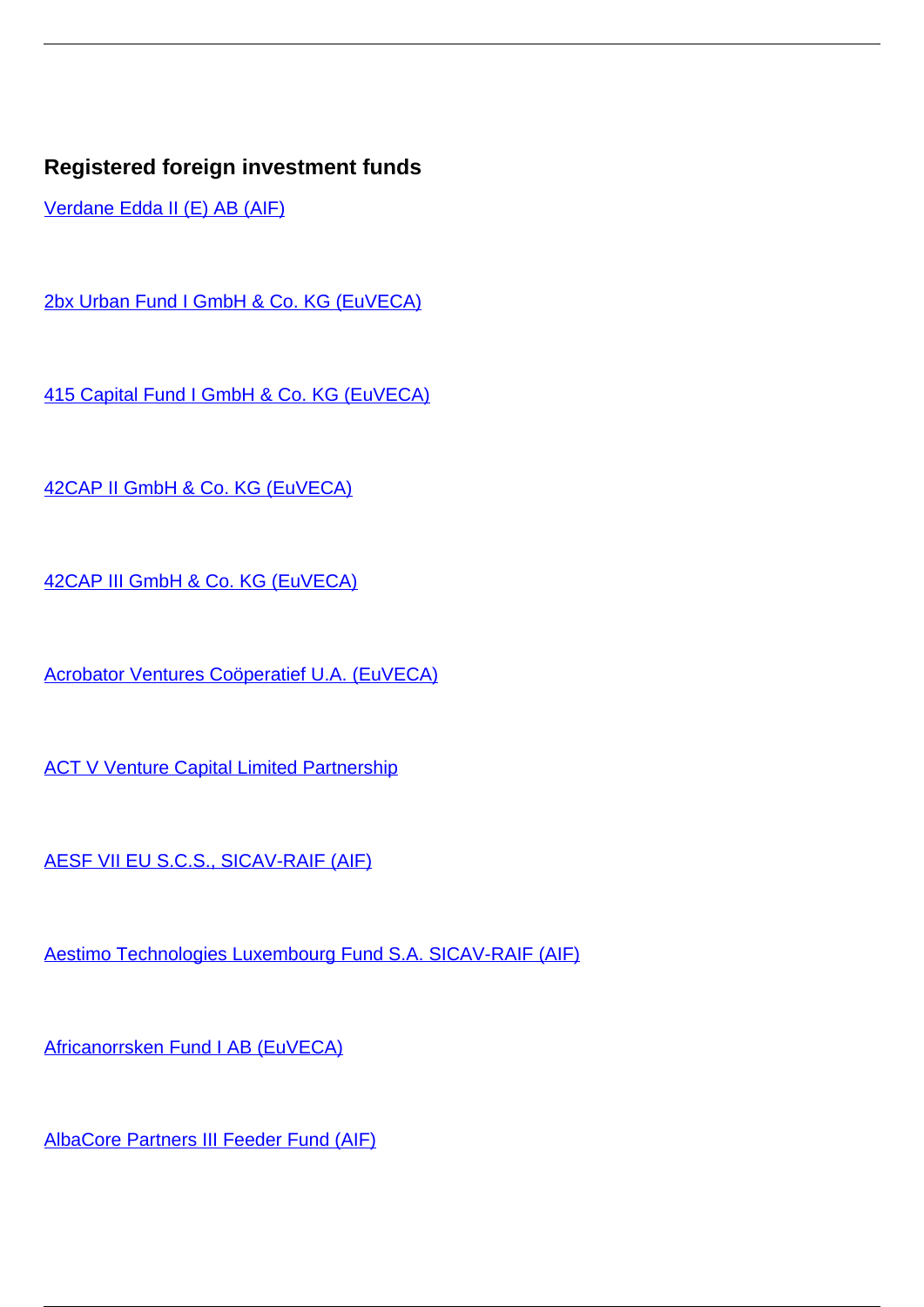[Alliance Venture Delta AB \(EuVECA\)](/en/investment-market/investment-and-pension-funds-0/investment-market/registered-foreign-investment-funds/alliance-venture-delta-ab-euveca)

[ALPHA UCITS SICAV \(UCITS\)](/en/investment-market/investment-and-pension-funds-0/investment-market/registered-foreign-investment-funds/alpha-ucits-sicav-ucits)

[Alpha Vault Global Volatility Fund \(AIF\)](/en/investment-market/registered-foreign-investment-funds/alpha-vault-global-volatility-fund-aif)

[Alpha Vault QCM Fund \(AIF\)](/en/investment-market/registered-foreign-investment-funds/alpha-vault-qcm-fund-aif)

[AlpInvest ATOM Fund \(Lux Feeder\), SCSp \(AIF\)](/en/investment-market/investment-and-pension-funds-0/investment-market/registered-foreign-investment-funds/alpinvest-atom-fund-lux-feeder-scsp-aif)

[AlpInvest ATOM Fund \(Lux Master\), SCSp \(AIF\)](/en/investment-market/investment-and-pension-funds-0/investment-market/registered-foreign-investment-funds/alpinvest-atom-fund-lux-master-scsp-aif)

[AlpInvest Co-Investment Fund \(Lux Euro Feeder\) VII SCSp. \(AIF\)](/en/investment-market/registered-foreign-investment-funds/alpinvest-co-investment-fund-lux-euro-feeder-vii-scsp-aif)

[AlpInvest Co-Investment Fund \(Lux Euro Feeder\) VIII SCSp \(AIF\)](/en/investment-market/investment-and-pension-funds-0/investment-market/registered-foreign-investment-funds/alpinvest-co-investment-fund-lux-euro-feeder-viii-scsp-aif)

[AlpInvest Co-Investment Fund \(Lux Euro Master\) VII SCSp. \(AIF\)](/en/investment-market/registered-foreign-investment-funds/alpinvest-co-investment-fund-lux-euro-master-vii-scsp-aif)

[AlpInvest Co-Investment Fund \(Lux Euro Master\) VIII SCSp \(AIF\)](/en/investment-market/investment-and-pension-funds-0/investment-market/registered-foreign-investment-funds/alpinvest-co-investment-fund-lux-euro-master-viii-scsp-aif)

[AlpInvest Co-Investment Fund \(Lux Feeder\) VII SCSp. \(AIF\)](/en/investment-market/registered-foreign-investment-funds/alpinvest-co-investment-fund-lux-feeder-vii-scsp-aif)

[AlpInvest Co-Investment Fund \(Lux Feeder\) VIII SCSp \(AIF\)](/en/investment-market/investment-and-pension-funds-0/investment-market/registered-foreign-investment-funds/alpinvest-co-investment-fund-lux-feeder-viii-scsp-aif)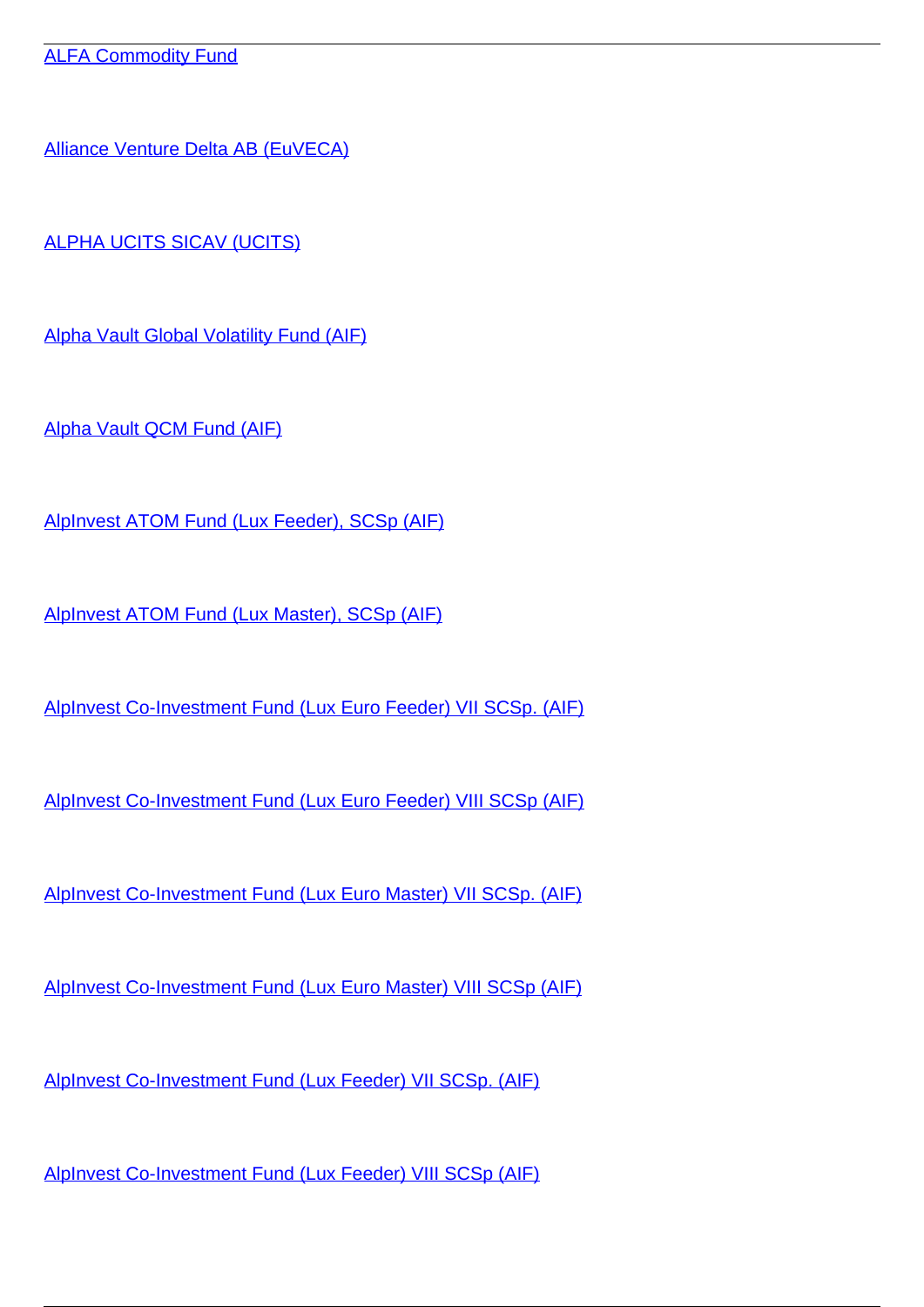[AlpInvest Co-Investment Fund \(Lux Master\) VII SCSp. \(AIF\)](/en/investment-market/registered-foreign-investment-funds/alpinvest-co-investment-fund-lux-master-vii-scsp-aif)

[AlpInvest Co-Investment Fund \(Lux Master\) VIII SCSp \(AIF\)](/en/investment-market/investment-and-pension-funds-0/investment-market/registered-foreign-investment-funds/alpinvest-co-investment-fund-lux-master-viii-scsp-aif)

[AlpInvest Secondaries Fund \(Lux Euro Feeder\) VI SCSp. \(AIF\)](/en/investment-market/registered-foreign-investment-funds/alpinvest-secondaries-fund-lux-euro-feeder-vi-scsp-aif)

[AlpInvest Secondaries Fund \(Lux Euro Feeder\) VII SCSp \(AIF\)](/en/investment-market/investment-and-pension-funds-0/investment-market/registered-foreign-investment-funds/alpinvest-secondaries-fund-lux-euro-feeder-vii-scsp-aif)

[AlpInvest Secondaries Fund \(Lux Euro Master\) VII SCSp \(AIF\)](/en/investment-market/investment-and-pension-funds-0/investment-market/registered-foreign-investment-funds/alpinvest-secondaries-fund-lux-euro-master-vii-scsp-aif)

[AlpInvest Secondaries Fund \(Lux Euro\) VI SCSp. \(AIF\)](/en/investment-market/registered-foreign-investment-funds/alpinvest-secondaries-fund-lux-euro-vi-scsp-aif)

[AlpInvest Secondaries Fund \(Lux Feeder\) VI SCSp. \(AIF\)](/en/investment-market/registered-foreign-investment-funds/alpinvest-secondaries-fund-lux-feeder-vi-scsp-aif)

[AlpInvest Secondaries Fund \(Lux Feeder\) VII SCSp \(AIF\)](/en/investment-market/investment-and-pension-funds-0/investment-market/registered-foreign-investment-funds/alpinvest-secondaries-fund-lux-feeder-vii-scsp-aif)

[AlpInvest Secondaries Fund \(Lux Master\) VII SCSp \(AIF\)](/en/investment-market/investment-and-pension-funds-0/investment-market/registered-foreign-investment-funds/alpinvest-secondaries-fund-lux-master-vii-scsp-aif)

[AlpInvest Secondaries Fund \(Lux\) VI SCSp. \(AIF\)](/en/investment-market/registered-foreign-investment-funds/alpinvest-secondaries-fund-lux-vi-scsp-aif)

[Altr Fund IV \(No 1\) AB \(AIF\)](/en/investment-market/registered-foreign-investment-funds/altr-fund-iv-no-1-ab-aif)

[Altr Fund IV \(No 2\) AB \(AIF\)](/en/investment-market/registered-foreign-investment-funds/altr-fund-iv-no-2-ab-aif)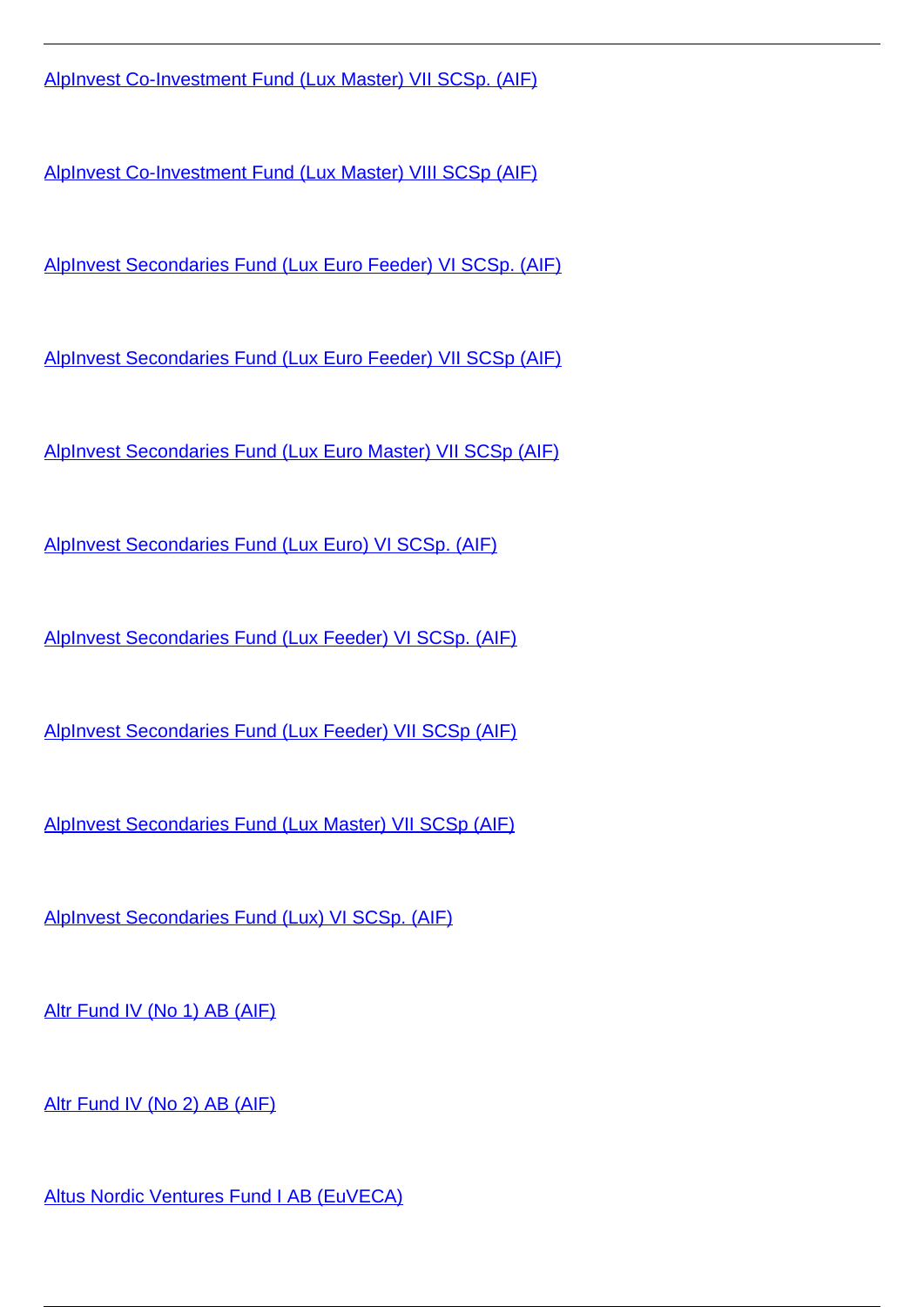[APEX Digital Health EuVECA GmbH & Co KG \(EuVECA\)](/en/investment-market/investment-and-pension-funds-0/investment-market/registered-foreign-investment-funds/apex-digital-health-euveca-gmbh-co-kg-euveca)

[APEX Ventures EuVECA GmbH & Co KG \(EuVECA\)](/en/investment-market/registered-foreign-investment-funds/apex-ventures-euveca-gmbh-co-kg-euveca)

[Apollo Multi-Credit Fund \(Lux\) SCS SICAV-RAIF \(AIF\)](/en/investment-market/registered-foreign-investment-funds/apollo-multi-credit-fund-lux-scs-sicav-raif-aif)

[ARDIAN CO-INVESTMENT FUND VI - EUROPE \(AIF\)](/en/investment-market/investment-and-pension-funds-0/investment-market/registered-foreign-investment-funds/ardian-co-investment-fund-vi-europe-aif)

[ARDIAN CO-INVESTMENT FUND VI - GLOBAL \(AIF\)](/en/investment-market/investment-and-pension-funds-0/investment-market/registered-foreign-investment-funds/ardian-co-investment-fund-vi-global-aif)

[ARDIAN CO-INVESTMENT FUND VI - NORTH AMERICA \(AIF\)](/en/investment-market/investment-and-pension-funds-0/investment-market/registered-foreign-investment-funds/ardian-co-investment-fund-vi-north-america-aif)

[ARDIAN Global Debt Fund S.C.Sp., SICAV-RAIF \(AIF\)](/en/investment-market/registered-foreign-investment-funds/ardian-global-debt-fund-scsp-sicav-raif-aif)

**[ARDIAN Growth III S.L.P \(AIF\)](/en/investment-market/investment-and-pension-funds-0/investment-market/registered-foreign-investment-funds/ardian-growth-iii-slp-aif)** 

[ARDIAN Infrastructure TSH Fund \(AIF\)](/en/investment-market/investment-and-pension-funds-0/investment-market/registered-foreign-investment-funds/ardian-infrastructure-tsh-fund-aif)

[ARDIAN PRIVATE DEBT V S.C.S., SICAV-RAIF \(AIF\)](/en/investment-market/investment-and-pension-funds-0/investment-market/registered-foreign-investment-funds/ardian-private-debt-v-scs-sicav-raif-aif)

[Ares Capital Europe V \(E\) Levered \(AIF\)](/en/investment-market/investment-and-pension-funds-0/investment-market/registered-foreign-investment-funds/ares-capital-europe-v-e-levered-aif)

[Ares Capital Europe V \(E\) Unlevered \(AIF\)](/en/investment-market/investment-and-pension-funds-0/investment-market/registered-foreign-investment-funds/ares-capital-europe-v-e-unlevered-aif)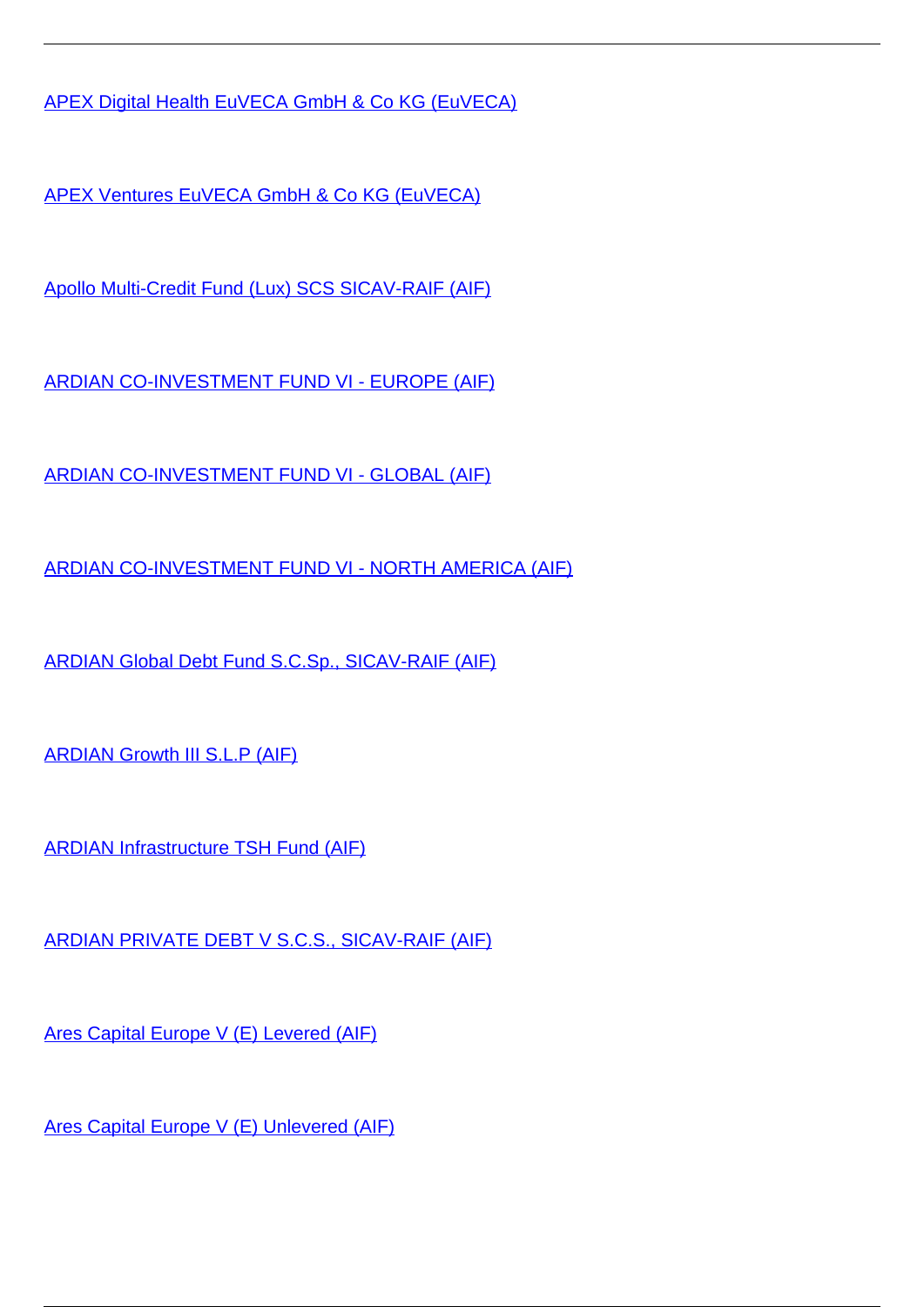[ASF IX EU Euro Feeder S.C.S., SICAV-RAIF \(AIf\)](/en/investment-market/investment-and-pension-funds-0/investment-market/registered-foreign-investment-funds/asf-ix-eu-euro-feeder-scs-sicav-raif-aif)

[ASF IX EU S.C.S., SICAV-RAIF \(AIF\)](/en/investment-market/investment-and-pension-funds-0/investment-market/registered-foreign-investment-funds/asf-ix-eu-scs-sicav-raif-aif)

[ASF VIII Infrastructure AIV EU S.C.S., SICAV-RAIF \(AIF\)](/en/investment-market/investment-and-pension-funds-0/investment-market/registered-foreign-investment-funds/asf-viii-infrastructure-aiv-eu-scs-sicav-raif-aif)

[ASF VIII INFRASTRUCTURE EU S.C.S., SICAV-RAIF \(AIF\)](/en/investment-market/investment-and-pension-funds-0/investment-market/registered-foreign-investment-funds/asf-viii-infrastructure-eu-scs-sicav-raif-aif)

[Asset Management Umbrella Fund – European Life Sciences Venture Capital II \(AIF\)](/en/investment-market/investment-and-pension-funds-0/investment-market/registered-foreign-investment-funds/asset-management-umbrella-fund-european-life-sciences-venture-capital-ii-aif)

[Asset Management Umbrella Fund – European Private Credit \(former Asset Management Umbrella](/en/investment-market/investment-and-pension-funds-0/investment-market/registered-foreign-investment-funds/asset-management-umbrella-fund-european-private-credit-former-asset-management-umbrella-fund) [Fund – European Private Debt\) \(AIF\)](/en/investment-market/investment-and-pension-funds-0/investment-market/registered-foreign-investment-funds/asset-management-umbrella-fund-european-private-credit-former-asset-management-umbrella-fund)

[Asset Management Umbrella Fund – European Private Equity II \(AIF\)](/en/investment-market/investment-and-pension-funds-0/investment-market/registered-foreign-investment-funds/asset-management-umbrella-fund-european-private-equity-ii-aif)

[Asset Management Umbrella Fund – European Secondaries Compartment \(AIF\)](/en/investment-market/investment-and-pension-funds-0/investment-market/registered-foreign-investment-funds/asset-management-umbrella-fund-european-secondaries-compartment-aif)

[Asset Management Umbrella Fund – European Technology Venture Capital II \(AIF\)](/en/investment-market/investment-and-pension-funds-0/investment-market/registered-foreign-investment-funds/asset-management-umbrella-fund-european-technology-venture-capital-ii-aif)

[ASTORG VIII \(AIF\)](/en/investment-market/investment-and-pension-funds-0/investment-market/registered-foreign-investment-funds/astorg-viii-aif)

[ATOMICO GROWTH VI SCSP \(AIF\)](/en/investment-market/investment-and-pension-funds-0/investment-market/registered-foreign-investment-funds/atomico-growth-vi-scsp-aif)

[ATOMICO VENTURE VI SCSP \(AIF\)](/en/investment-market/investment-and-pension-funds-0/investment-market/registered-foreign-investment-funds/atomico-venture-vi-scsp-aif)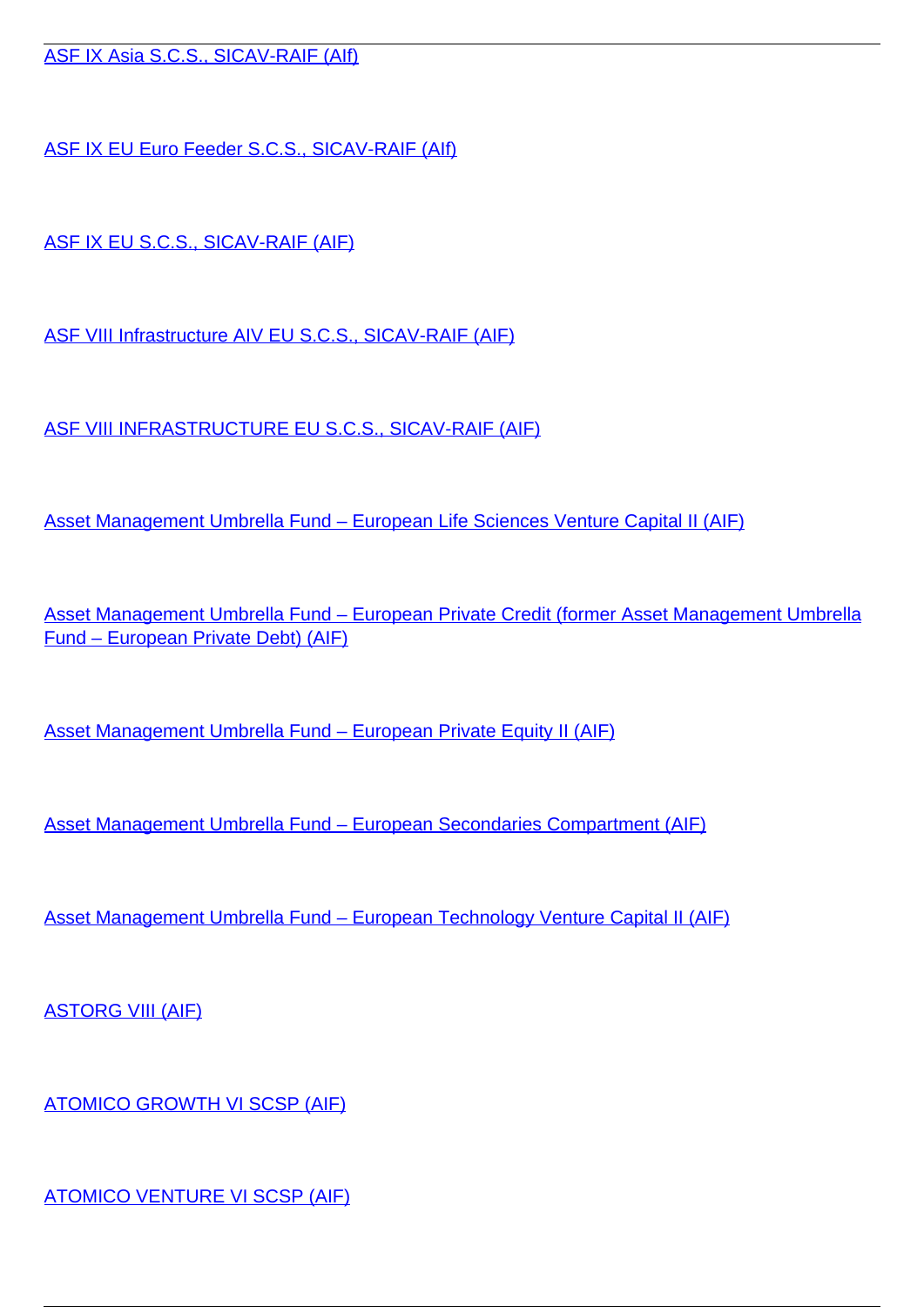[Aurum Alpha Fund \(AIF\)](/en/investment-market/investment-and-pension-funds-0/investment-market/registered-foreign-investment-funds/aurum-alpha-fund-aif)

[BCP ASIA II FEEDER \(LUX\) SCSp \(AIF\)](/en/investment-market/investment-and-pension-funds-0/investment-market/registered-foreign-investment-funds/bcp-asia-ii-feeder-lux-scsp-aif)

[Below One Fund I GmbH & Co. KG \(EuVECA\)](/en/investment-market/investment-and-pension-funds-0/investment-market/registered-foreign-investment-funds/below-one-fund-i-gmbh-co-kg-euveca)

[Big Issue Invest Outcomes Investment Fund L.P. \(EuVECA\)](/en/investment-market/registered-foreign-investment-funds/big-issue-invest-outcomes-investment-fund-lp-euveca)

[BLACKFIN TECH II \(AIF\)](/en/investment-market/investment-and-pension-funds-0/investment-market/registered-foreign-investment-funds/blackfin-tech-ii-aif)

[BlackRock Global Index Funds \(has many sub-funds\)](/en/investment-market/investment-and-pension-funds-0/investment-market/registered-foreign-investment-funds/blackrock-global-index-funds-has-many-sub-funds)

[Blackstone Aqua Master Sub-Fund \(AIF\)](/en/investment-market/investment-and-pension-funds-0/investment-market/registered-foreign-investment-funds/blackstone-aqua-master-sub-fund-aif)

[Blackstone Capital Partners Asia II \(Lux\) SCSp \(AIF\)](/en/investment-market/investment-and-pension-funds-0/investment-market/registered-foreign-investment-funds/blackstone-capital-partners-asia-ii-lux-scsp-aif)

[Blackstone Capital Partners IX \(Lux\) SCSp \(AIf\)](/en/investment-market/investment-and-pension-funds-0/investment-market/registered-foreign-investment-funds/blackstone-capital-partners-ix-lux-scsp-aif)

[Blackstone Capital Partners VIII Co-Invest 1 \(LUX\) SCSp \(AIF\)](/en/investment-market/investment-and-pension-funds-0/investment-market/registered-foreign-investment-funds/blackstone-capital-partners-viii-co-invest-1-lux-scsp-aif)

[Blackstone Capital Partners Vlll \(Lux\) SCSp \(AIF\)](/en/investment-market/investment-and-pension-funds-0/investment-market/registered-foreign-investment-funds/blackstone-capital-partners-vlll-lux-scsp-aif)

[Blackstone Connect Plus Feeder Sub-Fund \(AIF\)](/en/investment-market/investment-and-pension-funds-0/investment-market/registered-foreign-investment-funds/blackstone-connect-plus-feeder-sub-fund-aif)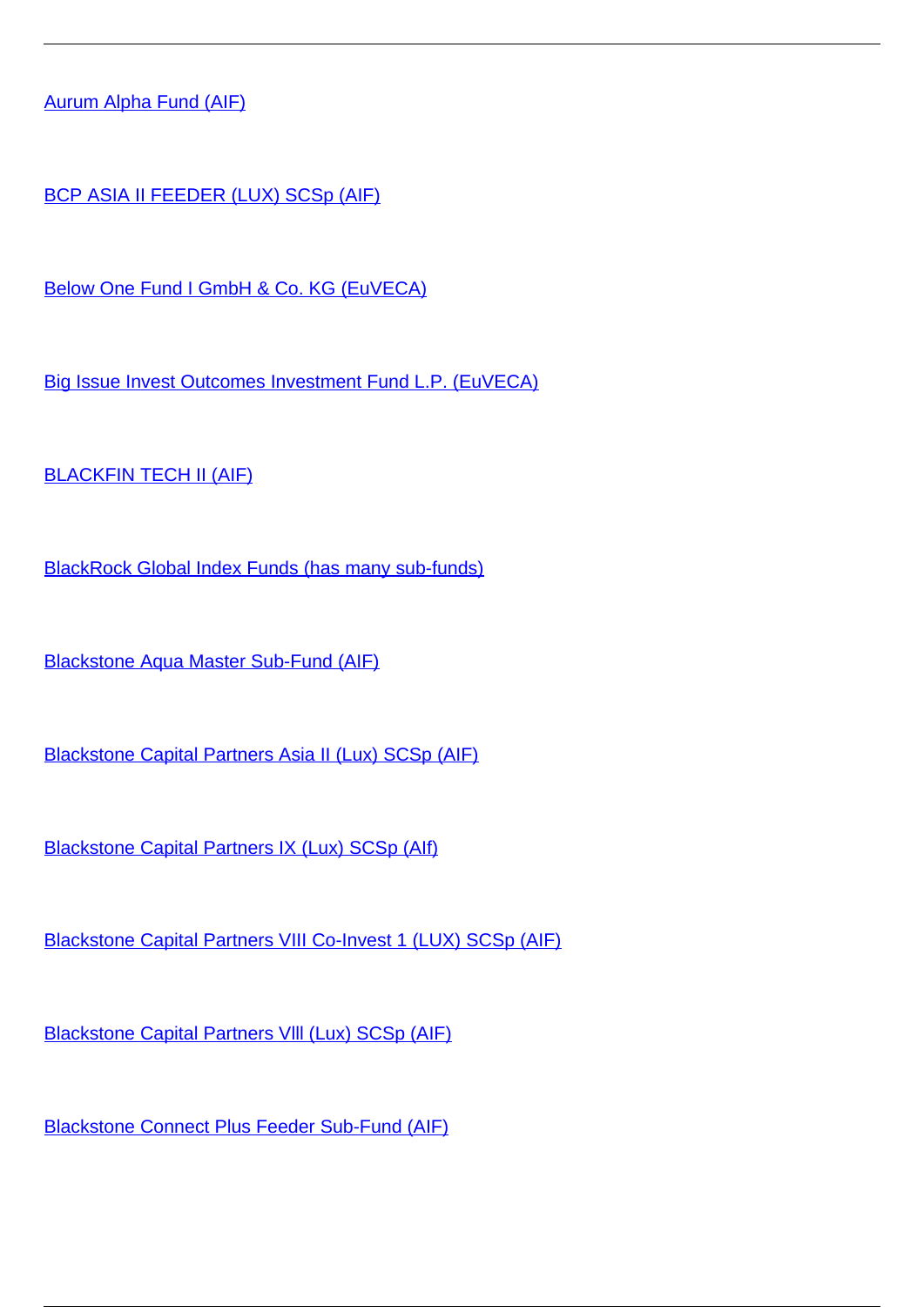[Blackstone Core Equity Partners II Co-invest 1 \(LUX\) SCSp \(AIF\)](/en/investment-market/investment-and-pension-funds-0/investment-market/registered-foreign-investment-funds/blackstone-core-equity-partners-ii-co-invest-1-lux-scsp-aif)

[Blackstone Core Equity Partners II Co-invest 2 \(LUX\) SCSp \(AIF\)](/en/investment-market/investment-and-pension-funds-0/investment-market/registered-foreign-investment-funds/blackstone-core-equity-partners-ii-co-invest-2-lux-scsp-aif)

[Blackstone Dislocation Fund Europe SCSp \(AIF\)](/en/investment-market/investment-and-pension-funds-0/investment-market/registered-foreign-investment-funds/blackstone-dislocation-fund-europe-scsp-aif)

[Blackstone Dislocation I \(Lux\) SCSp \(AIF\)](/en/investment-market/investment-and-pension-funds-0/investment-market/registered-foreign-investment-funds/blackstone-dislocation-i-lux-scsp-aif)

[Blackstone Energy Partners IV \(LUX\) SCSp \(AIF\)](/en/investment-market/investment-and-pension-funds-0/investment-market/registered-foreign-investment-funds/blackstone-energy-partners-iv-lux-scsp-aif)

[Blackstone European Property Income Fund \(Master\) FCP \(AIF\)](/en/investment-market/investment-and-pension-funds-0/investment-market/registered-foreign-investment-funds/blackstone-european-property-income-fund-master-fcp-aif)

[Blackstone European Property Income Fund SICAV \(AIF\)](/en/investment-market/investment-and-pension-funds-0/investment-market/registered-foreign-investment-funds/blackstone-european-property-income-fund-sicav-aif)

**[Blackstone Growth II \(LUX\) SCSp \(AIF\)](/en/investment-market/investment-and-pension-funds-0/investment-market/registered-foreign-investment-funds/blackstone-growth-ii-lux-scsp-aif)** 

[Blackstone Horizon Fund Europe SCSp \(AIF\)](/en/investment-market/investment-and-pension-funds-0/investment-market/registered-foreign-investment-funds/blackstone-horizon-fund-europe-scsp-aif)

**[Blackstone Horizon I \(Lux\) SCSp \(AIF\)](/en/investment-market/investment-and-pension-funds-0/investment-market/registered-foreign-investment-funds/blackstone-horizon-i-lux-scsp-aif)** 

[Blackstone Infrastructure Partners Co-Investment 1 \(Lux\) SCSp \(AIF\)](/en/investment-market/investment-and-pension-funds-0/investment-market/registered-foreign-investment-funds/blackstone-infrastructure-partners-co-investment-1-lux-scsp-aif)

[Blackstone Infrastructure Partners Co-Investment 2 \(Lux\) SCSp \(AIF\)](/en/investment-market/investment-and-pension-funds-0/investment-market/registered-foreign-investment-funds/blackstone-infrastructure-partners-co-investment-2-lux-scsp-aif)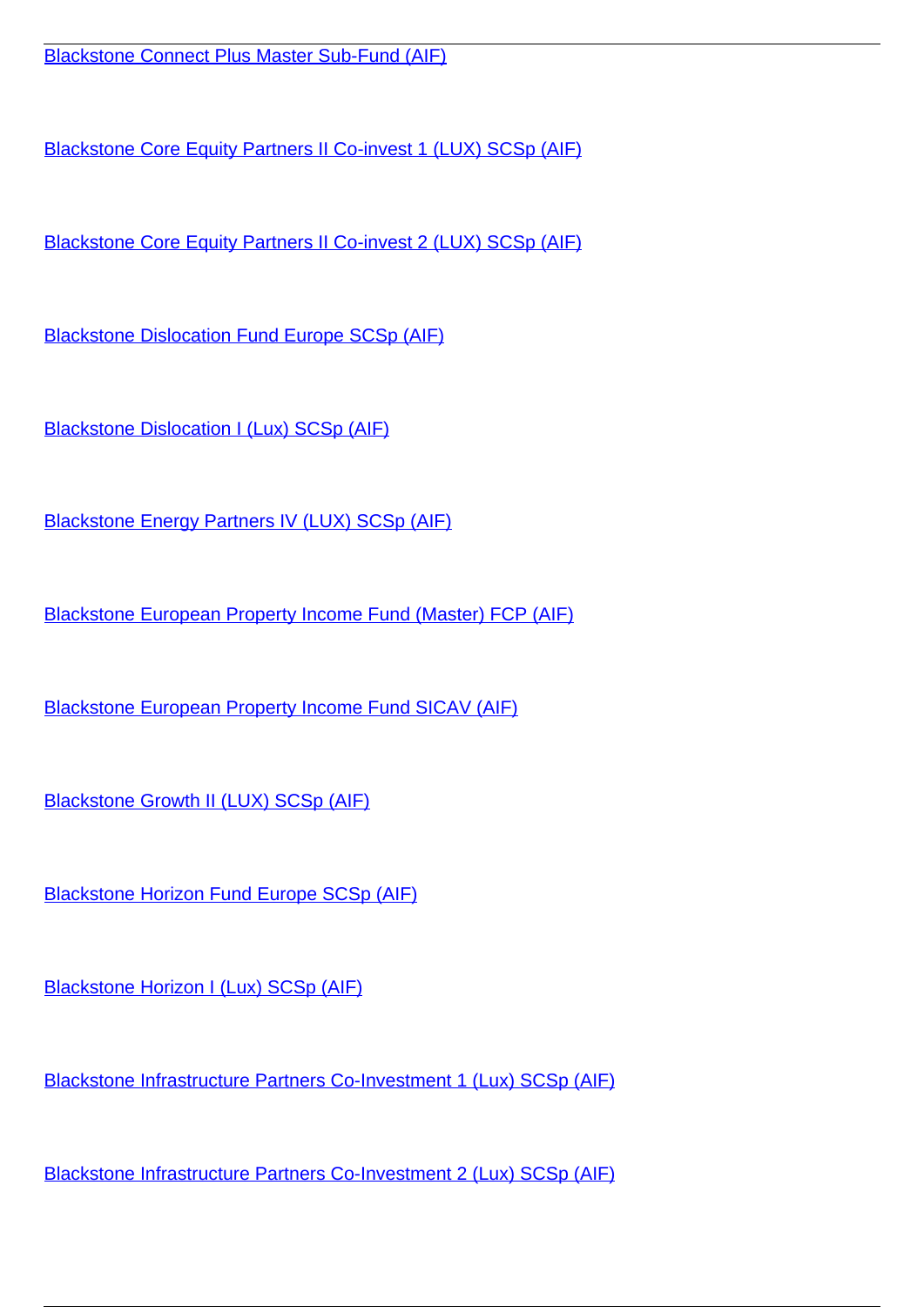[Blackstone Infrastructure Partners Co-Investment 3 \(Lux\) SCSp \(AIF\)](/en/investment-market/investment-and-pension-funds-0/investment-market/registered-foreign-investment-funds/blackstone-infrastructure-partners-co-investment-3-lux-scsp-aif)

[Blackstone Infrastructure Partners Europe \(LUX\) SCSp \(AIF\)](/en/investment-market/investment-and-pension-funds-0/investment-market/registered-foreign-investment-funds/blackstone-infrastructure-partners-europe-lux-scsp-aif)

[Blackstone Infrastructure Partners F.3 \(Lux\) SCSp \(AIF\)](/en/investment-market/investment-and-pension-funds-0/investment-market/registered-foreign-investment-funds/blackstone-infrastructure-partners-f3-lux-scsp-aif)

[Blackstone Life Sciences V \(Lux\) SCSp \(AIF\)](/en/investment-market/investment-and-pension-funds-0/investment-market/registered-foreign-investment-funds/blackstone-life-sciences-v-lux-scsp-aif)

[Blackstone Property Partners Europe Co-Investment 2 \(LUX\) SCSp \(AIF\)](/en/investment-market/investment-and-pension-funds-0/investment-market/registered-foreign-investment-funds/blackstone-property-partners-europe-co-investment-2-lux-scsp-aif)

[Blackstone Real Estate Debt Strategies V \(Feeder Fund\) \(LUX\) SCSp \(AIF\)](/en/investment-market/investment-and-pension-funds-0/investment-market/registered-foreign-investment-funds/blackstone-real-estate-debt-strategies-v-feeder-fund-lux-scsp-aif)

[Blackstone Real Estate Debt Strategies V \(LUX\) SCSp \(AIF\)](/en/investment-market/investment-and-pension-funds-0/investment-market/registered-foreign-investment-funds/blackstone-real-estate-debt-strategies-v-lux-scsp-aif)

[Blackstone Real Estate Partners Asia III \(Lux\) SCSp \(AIF\)](/en/investment-market/investment-and-pension-funds-0/investment-market/registered-foreign-investment-funds/blackstone-real-estate-partners-asia-iii-lux-scsp-aif)

[Blackstone Real Estate Partners X \(LUX\) SCSp \(AIF\)](/en/investment-market/investment-and-pension-funds-0/investment-market/registered-foreign-investment-funds/blackstone-real-estate-partners-x-lux-scsp-aif)

[BlueBay Funds \(UCITS\)](/en/investment-market/investment-and-pension-funds-0/investment-market/registered-foreign-investment-funds/bluebay-funds-ucits)

[BPM FUND SOLUTIONS S.C.A. SICAV-RAIF - BPAP-06-21-CARLYLE CREDIT OPPORTUNITIES](/en/investment-market/investment-and-pension-funds-0/investment-market/registered-foreign-investment-funds/bpm-fund-solutions-sca-sicav-raif-bpap-06-21-carlyle-credit-opportunities-feeder-aif) [FEEDER \(aif\)](/en/investment-market/investment-and-pension-funds-0/investment-market/registered-foreign-investment-funds/bpm-fund-solutions-sca-sicav-raif-bpap-06-21-carlyle-credit-opportunities-feeder-aif)

[Breega Capital Venture One \(EuVECA\)](/en/investment-market/registered-foreign-investment-funds/breega-capital-venture-one-euveca)